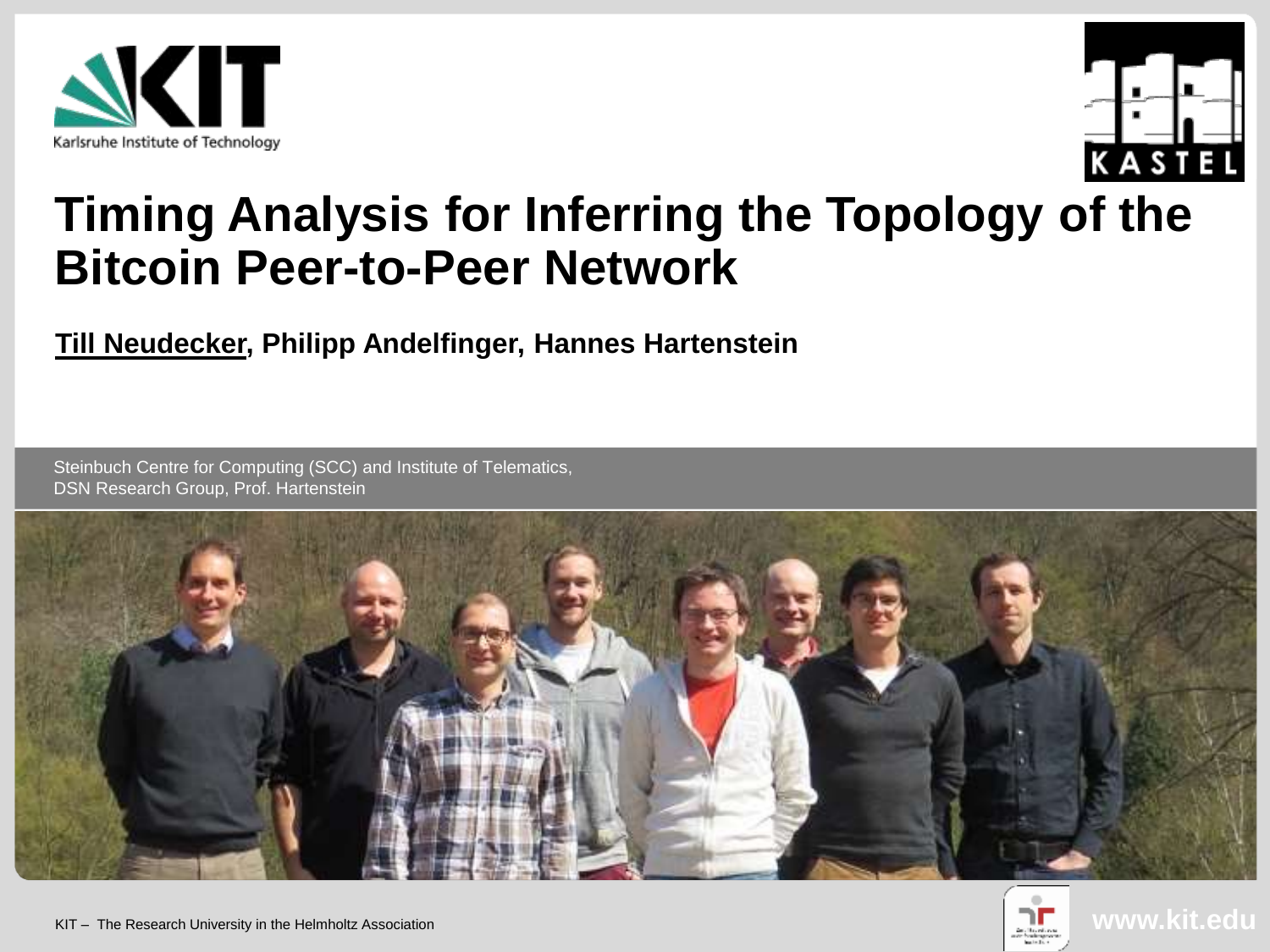## **Motivation**



- Bitcoin's infrastructure is a **flooding Peer-to-Peer (P2P) network**
- Transactions and Blocks are flooded through the network
	- Each new message is rebroadcasted to all neighbors
- Every node must receive them fast!
	- Not fast  $\rightarrow$  inefficient mining, double spending, ...



- We might learn something by observing the flooding process
	- Which peer brought the transaction into the network?
		- How are the connections between peers (i.e. the topology of the overlay network)?
		- Knowledge can be beneficial for attacker, network designer, researchers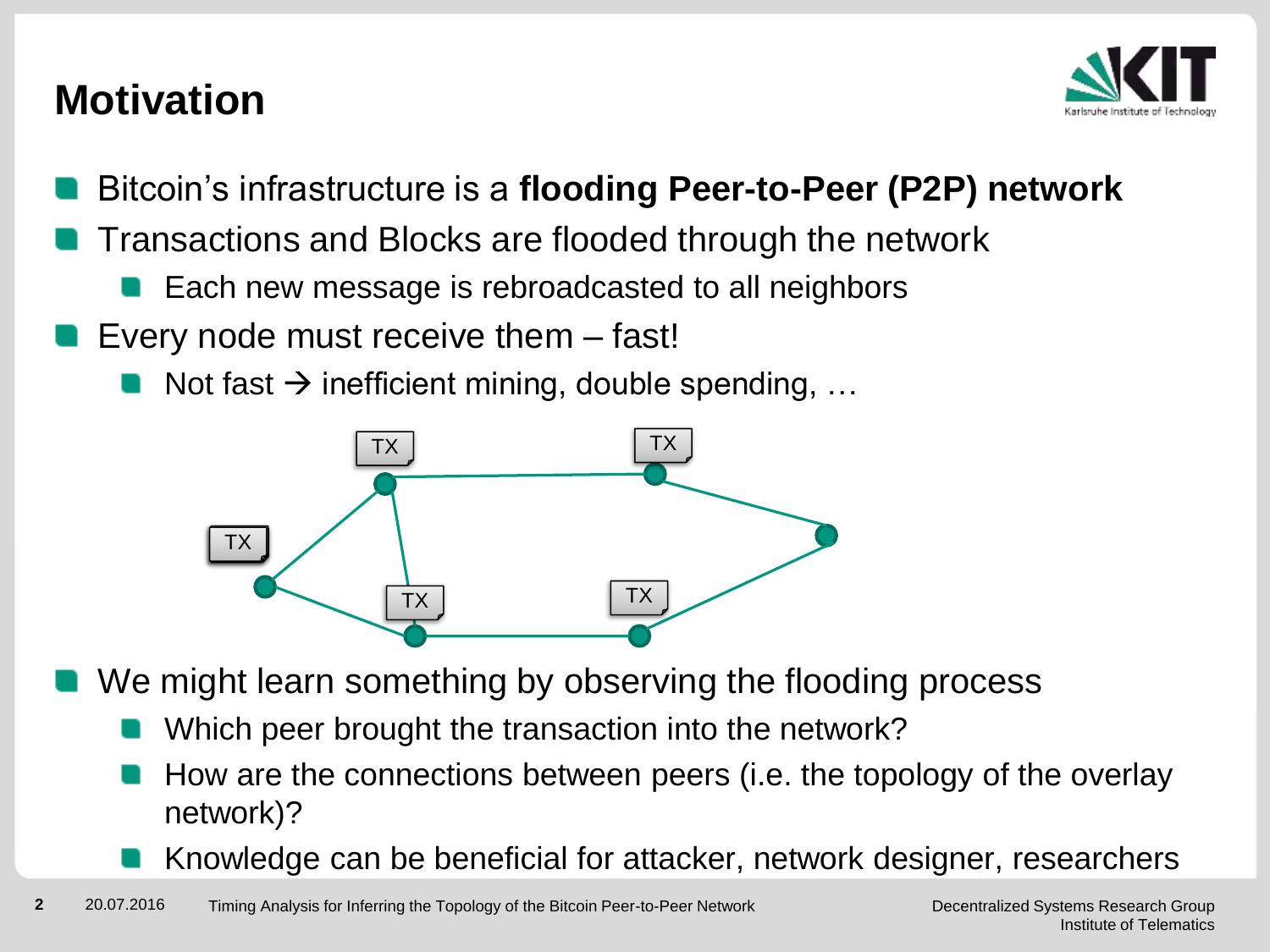## **Agenda**



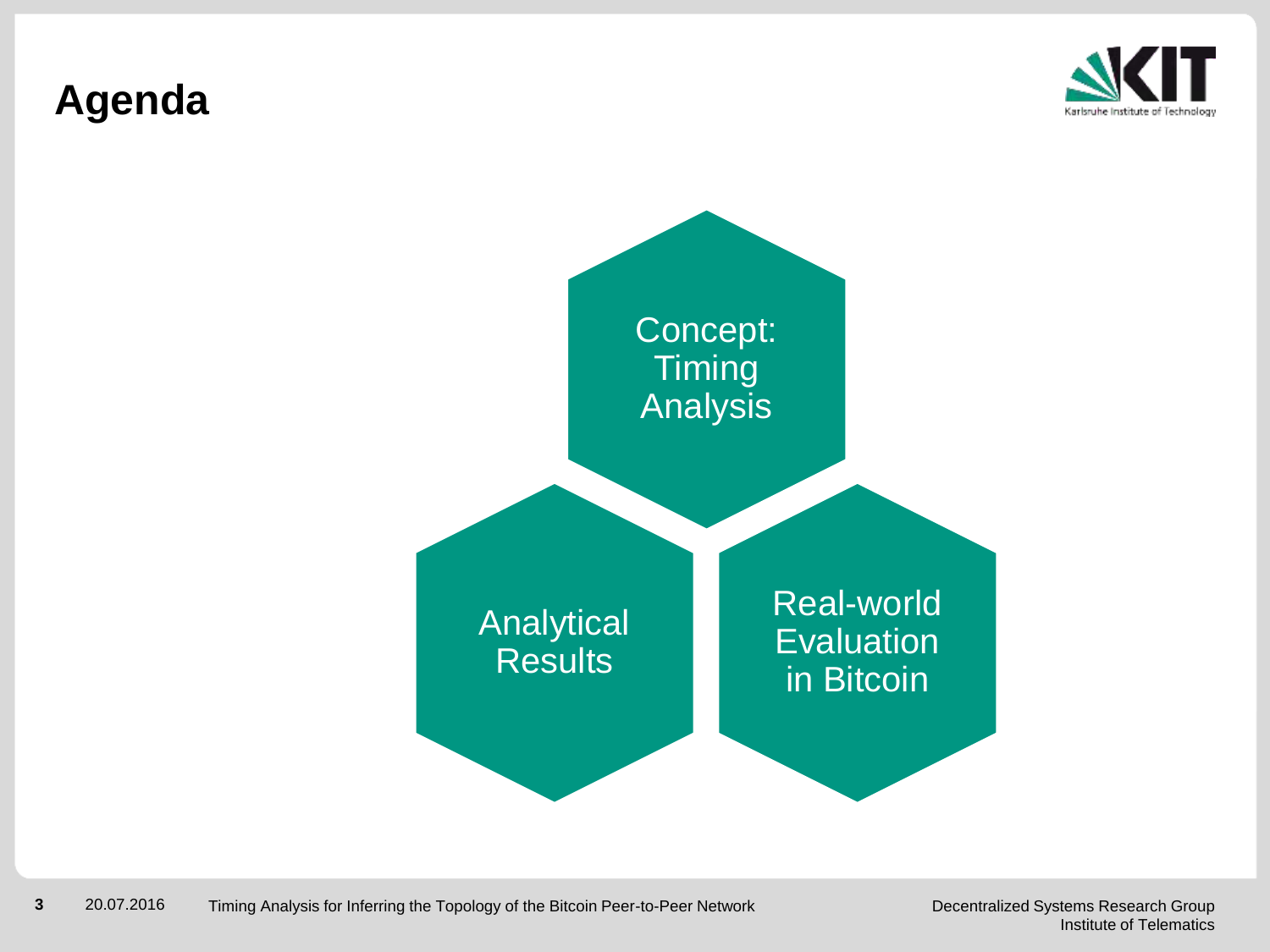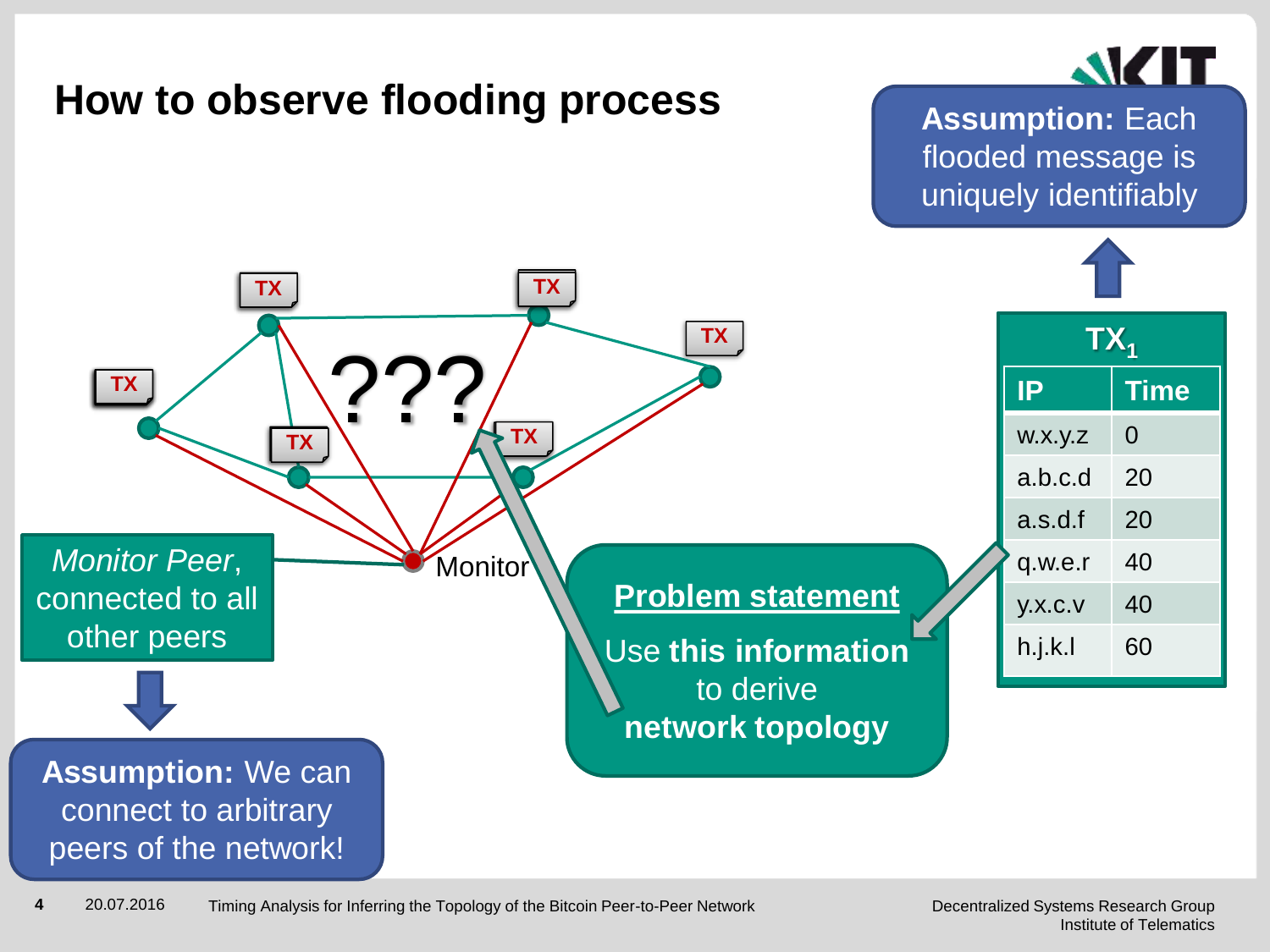## **Related Work**



- Extract Bitcoin network topology
	- **All use either side channel or rely on specific identifiable behavior** 
		- IP-Address Exchange: Coinscope [1], Marker IP Addresses [2]
		- Identifiable Behavior: e.g. [3]
- Timing Analysis in *Tor* (assuming a global-passive adversary (GPA))
	- **Problem is similar but different**
	- **Differences** 
		- No linking between input and output messages because of onion encryption possible in Tor
		- Goal of attacker is different (circuits (end-to-end connections) in Tor vs. direct connections in flooding network)
		- …
		- In our paper: Mapping between both problems

[1] Miller, Andrew, et al. "Discovering Bitcoin's public topology and influential nodes." (2015). [2] Biryukov, Alex, Dmitry Khovratovich, and Ivan Pustogarov. "Deanonymisation of clients in Bitcoin P2P network." *Proceedings of the 2014 ACM SIGSAC Conference on Computer and Communications Security*. ACM, 2014. [3] Koshy, Philip, Diana Koshy, and Patrick McDaniel. "An analysis of anonymity in bitcoin using p2p network traffic." *International Conference on Financial Cryptography and Data Security*. Springer Berlin Heidelberg, 2014.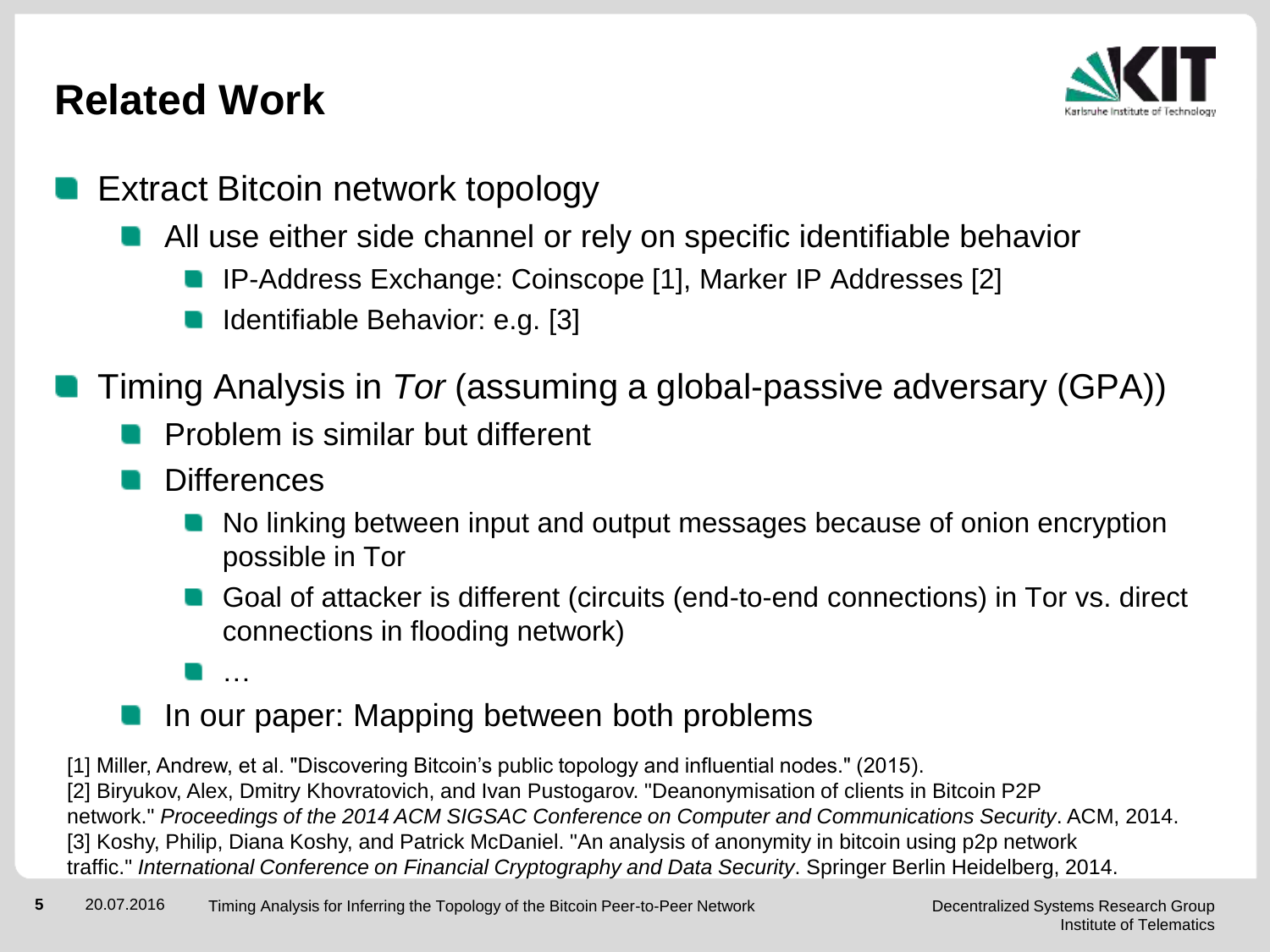

- Two peers rebroadcasting a message at the same time does not imply proximity in the network topology
- Time differences between the first peer that broadcasted the message in the network (aka the *originator*) and other peers indicate **distance** in the network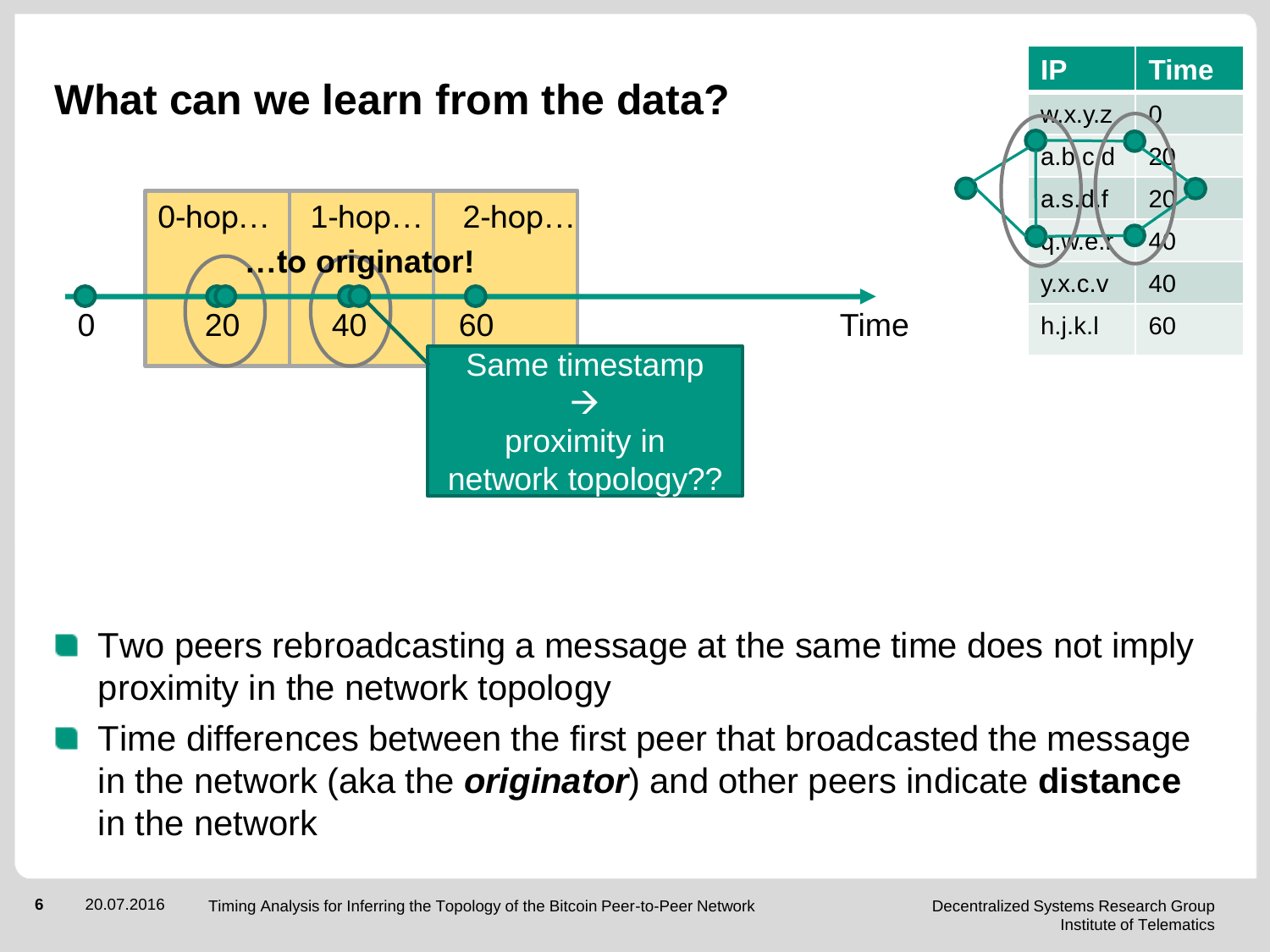**Compare data against propagation delay model**



Where do we assume 0-hop? Where 1-hop?

- We need a propagation delay model to compare to!
- In the paper: Analytical propagation delay model (approximate, ERnetwork, …)
	- Answers: If peers are *n* hops apart, how likely is a time difference of  $\delta$ ?

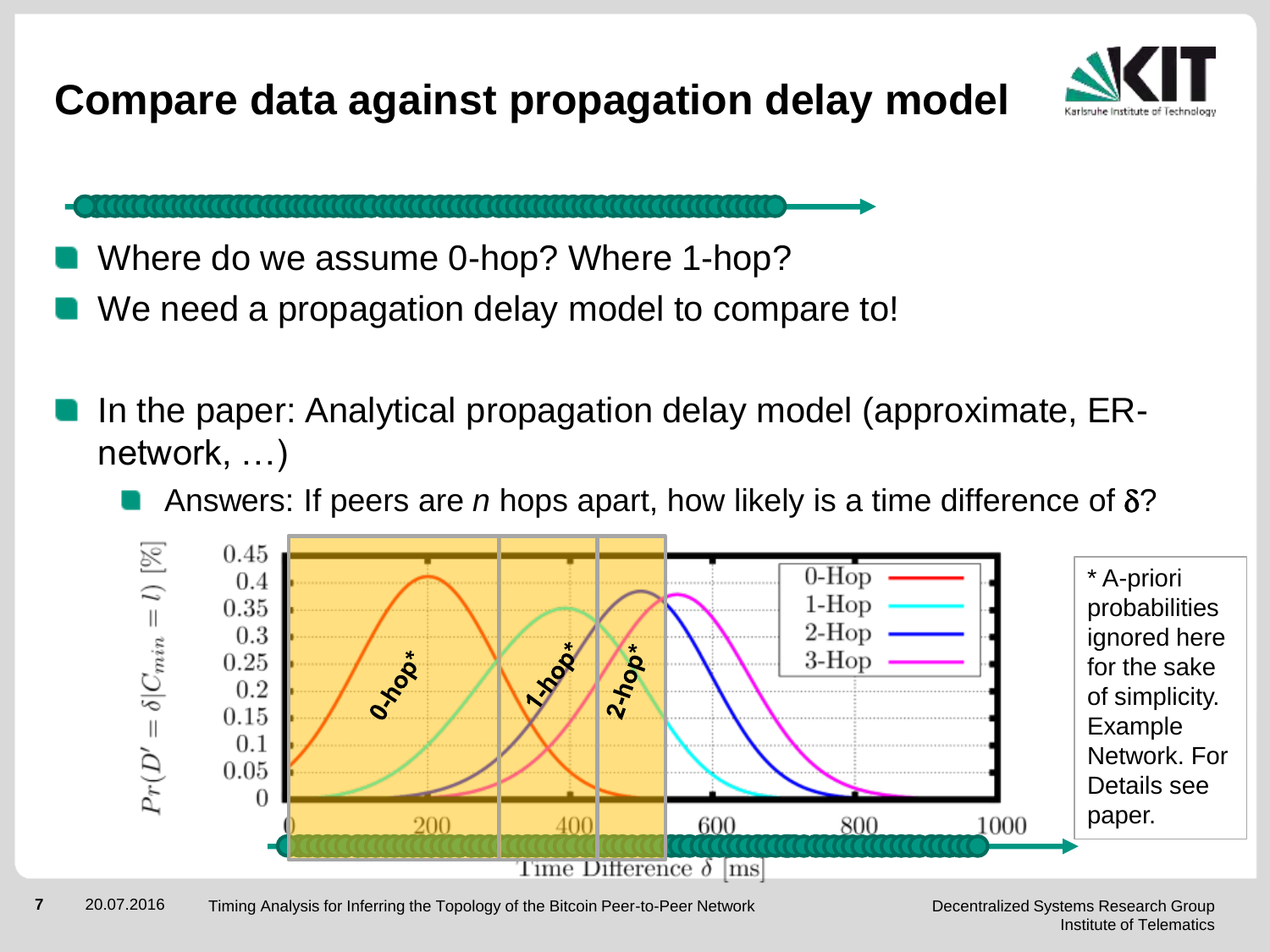## **From one observation to many observations**





Combine several observations (i.e. from several messages) with  $maximum$  likelihood estimation  $\rightarrow$  see formalization in paper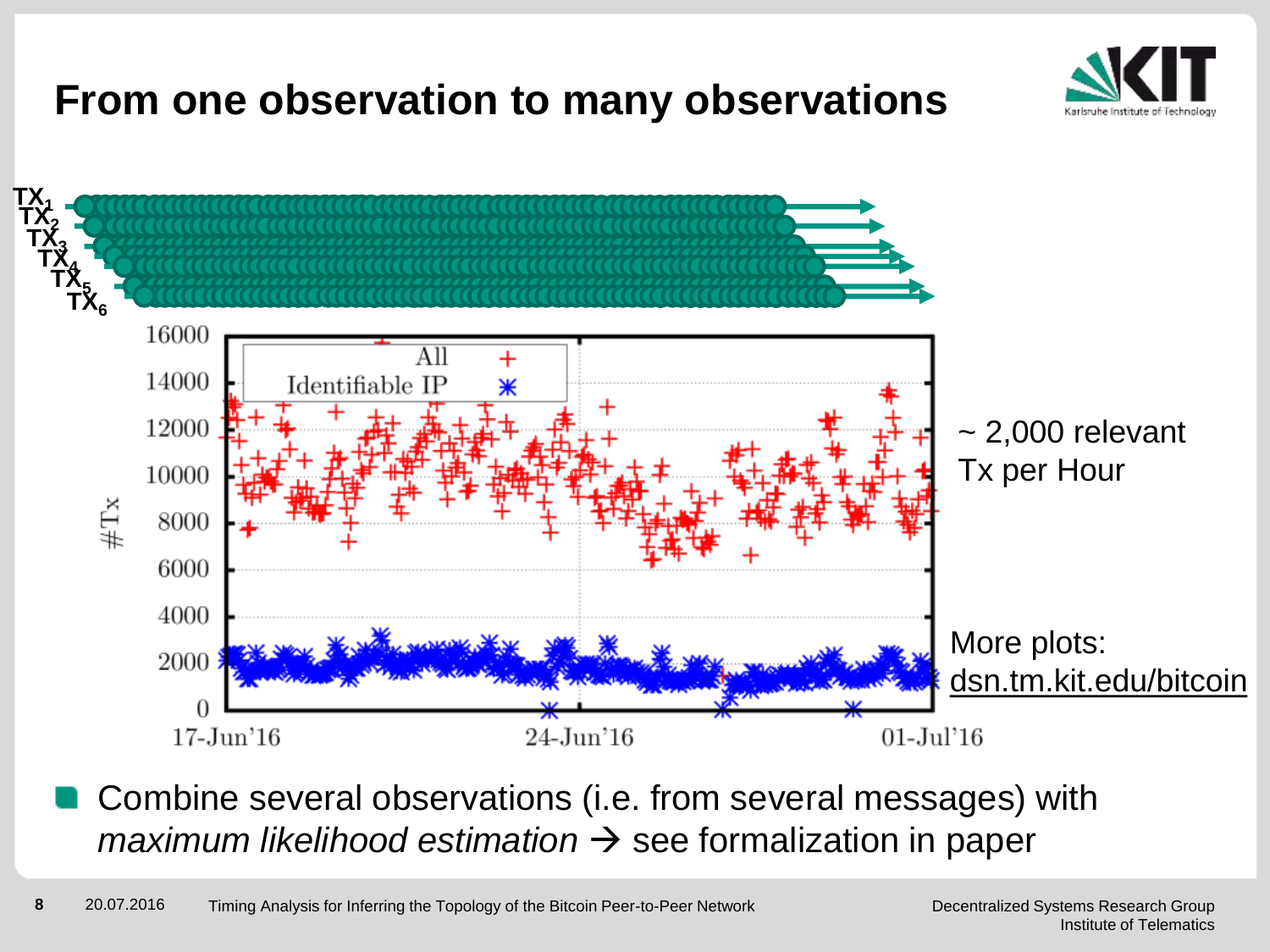## **Agenda**



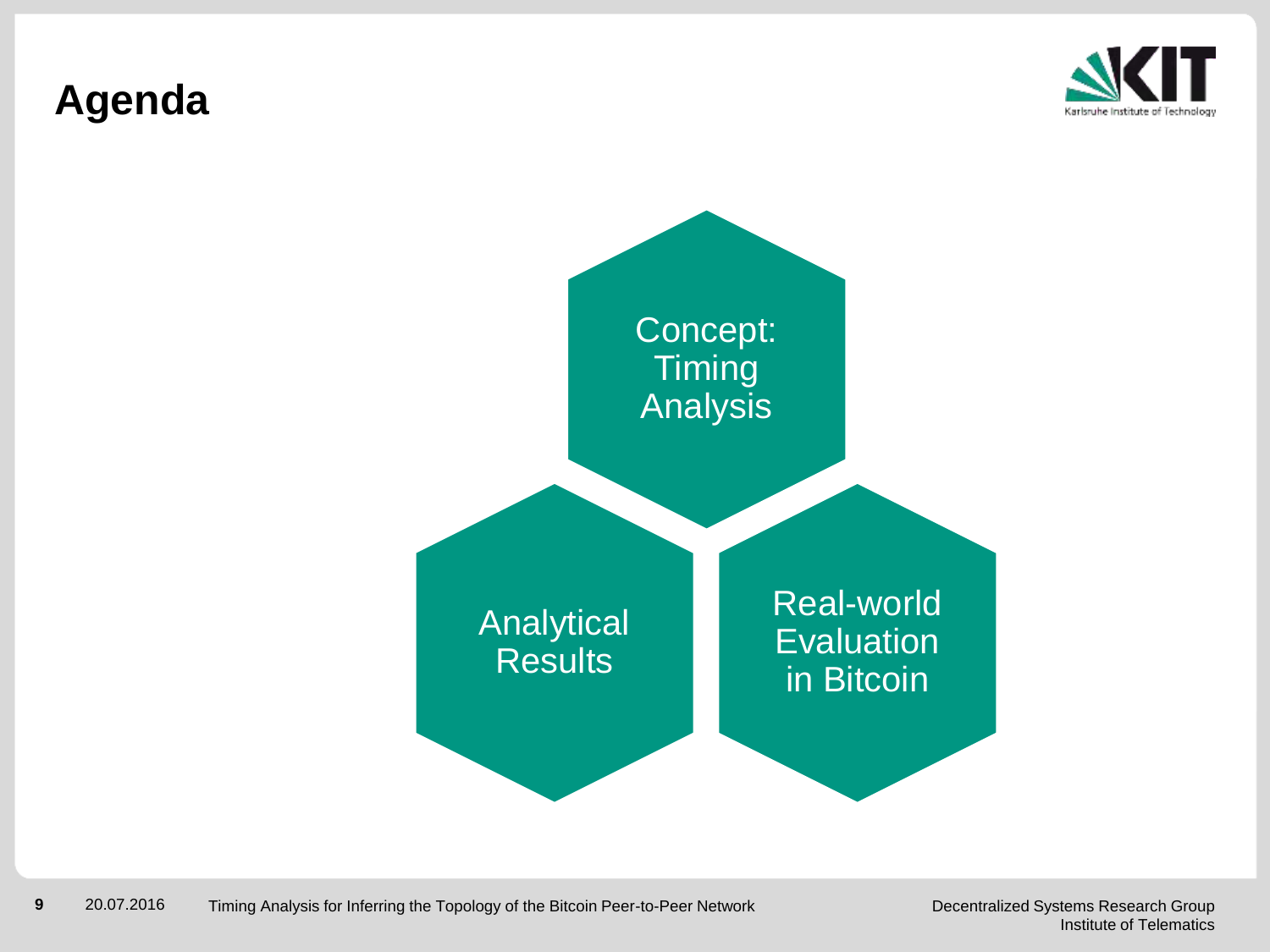## **Analytical evaluation**



- How well concept may work in reality ("upper bound"):
- Method: Simulated network with known parameters
	- a.k.a. perfect conditions for detection!
- Detect only whether edge between two peers exists (*0-hop*) or not
	- False Positives  $\rightarrow$  Low *Precision*
	- False Negatives Low *Recall*



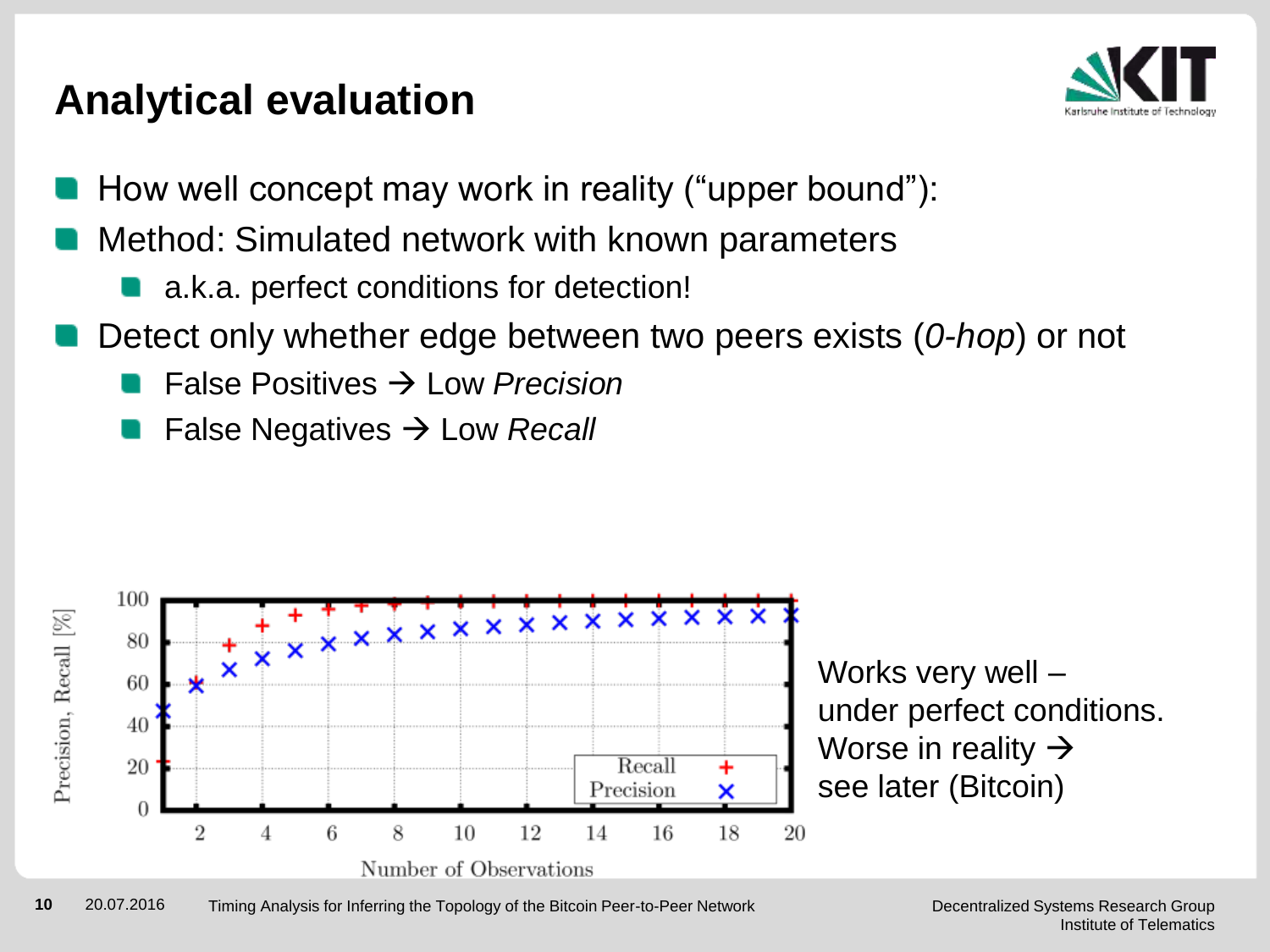## **Countermeasure: Trickling**



- In order to make timing analysis harder, peers may choose to randomly delay messages (*trickling*)
- Intuitively this broadens the shape of each curve and, therefore, increases the overlap



- However, it also slows down propagation speed
- Evaluate tradeoff between cost and gain of trickling:
	- Simulated trickling with different distributions and parametrizations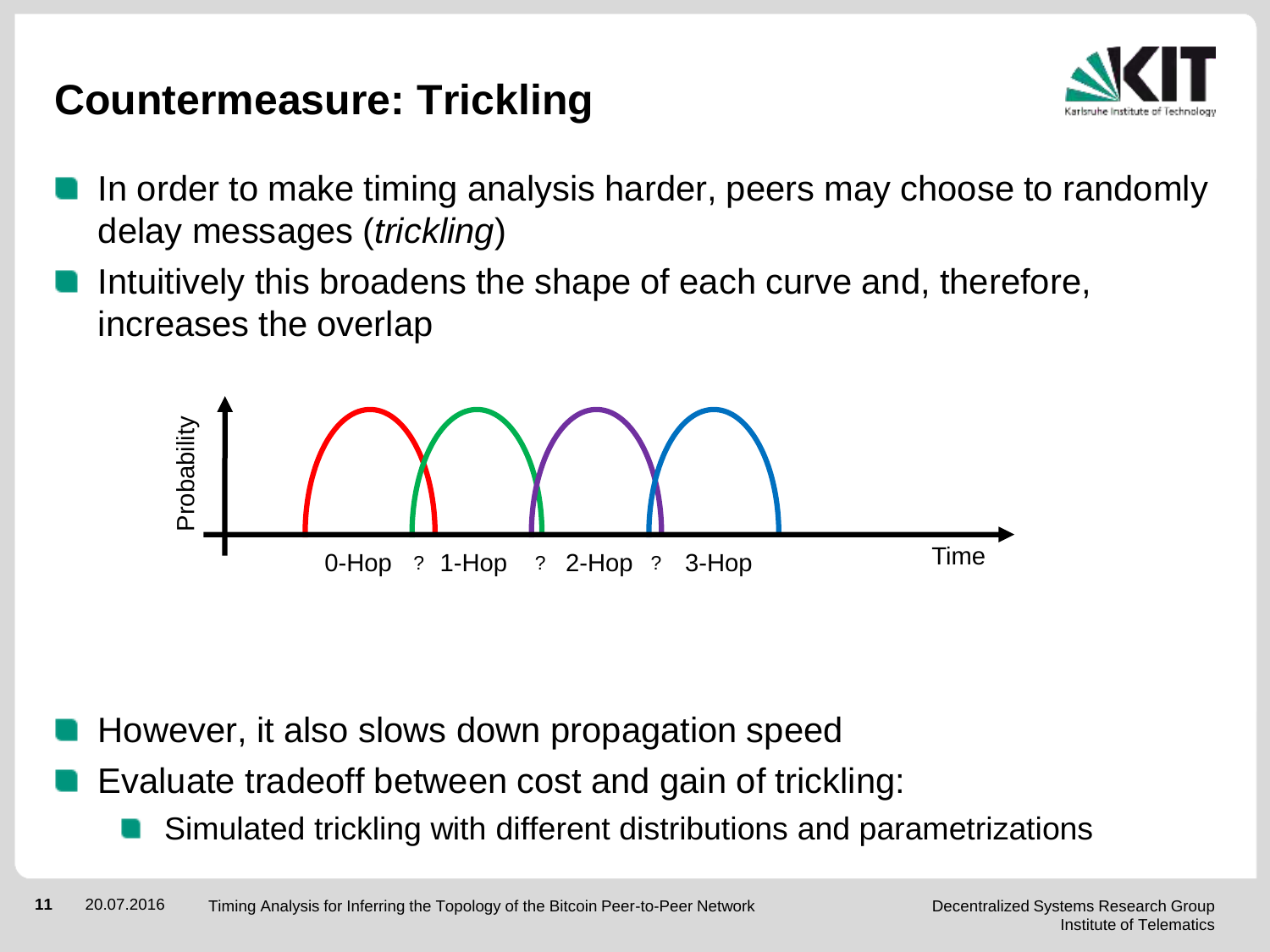

## **Countermeasure: Trickling (II)**



- Trickling may (if badly parametrized) actually facilitate timing analysis!
- Why? Because it not only broadens shape but also shifts the mean:



But: Trickling can still prevent identifying the originator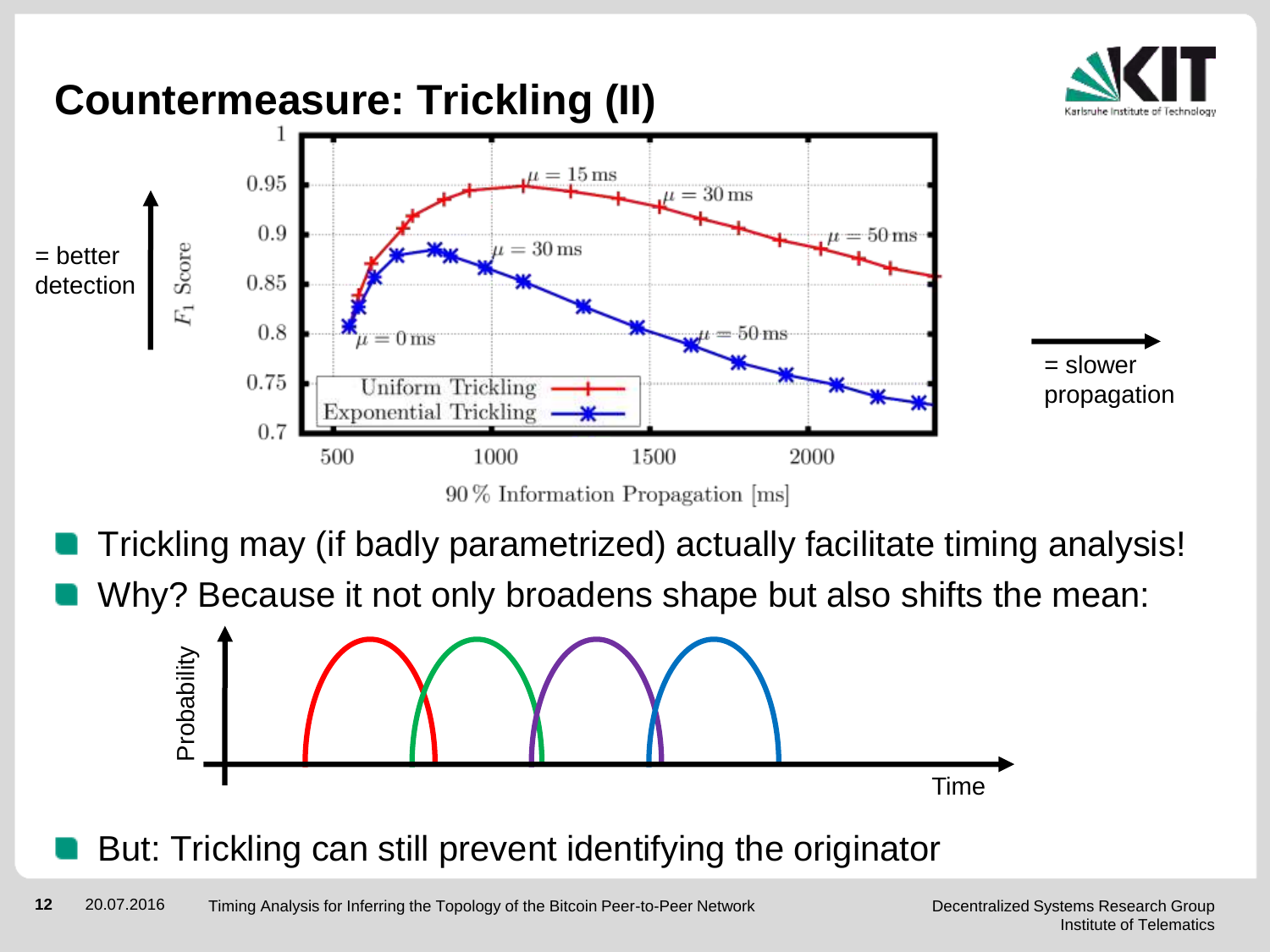## **Agenda**



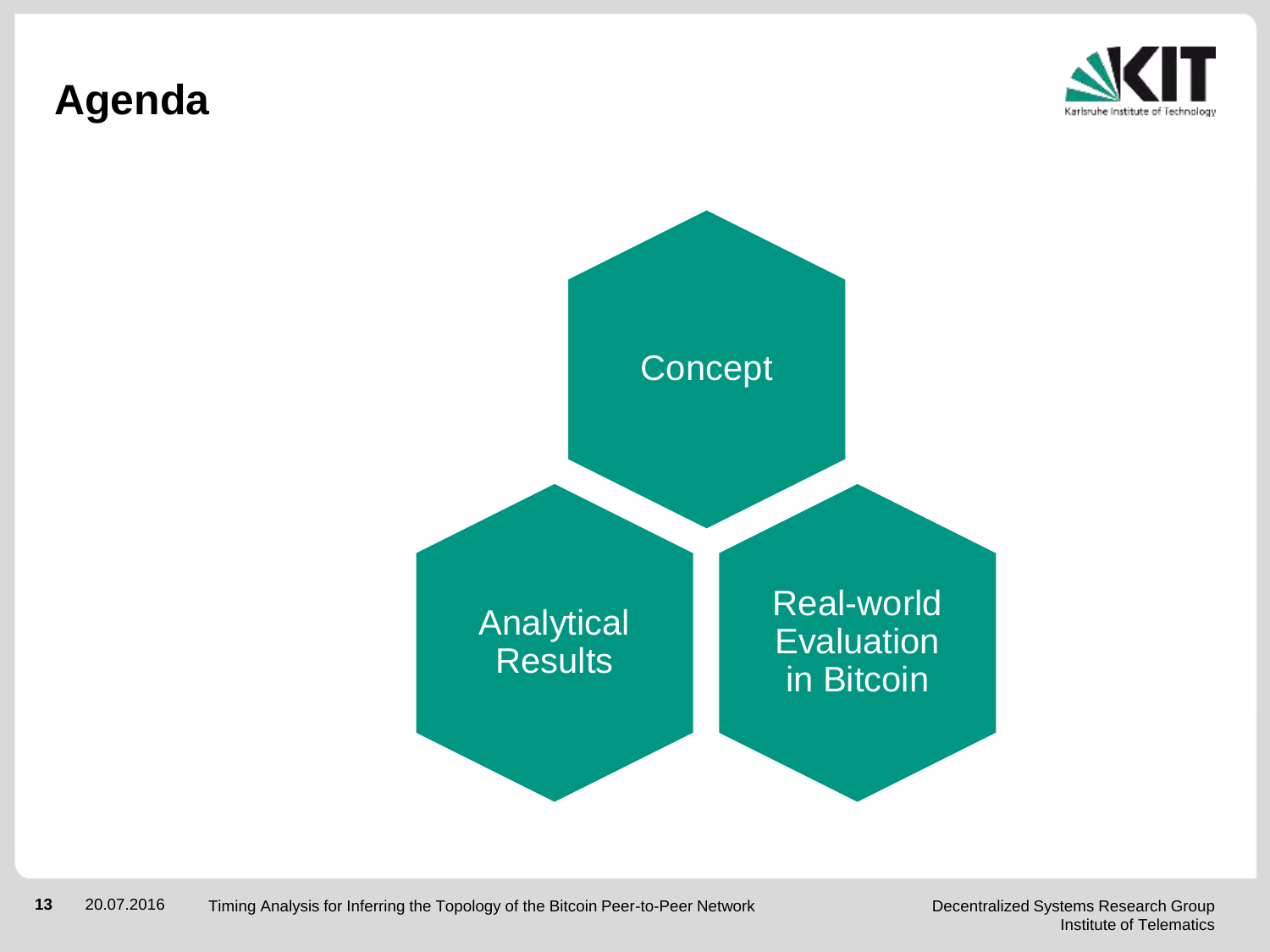#### **Bitcoin – Network Model**



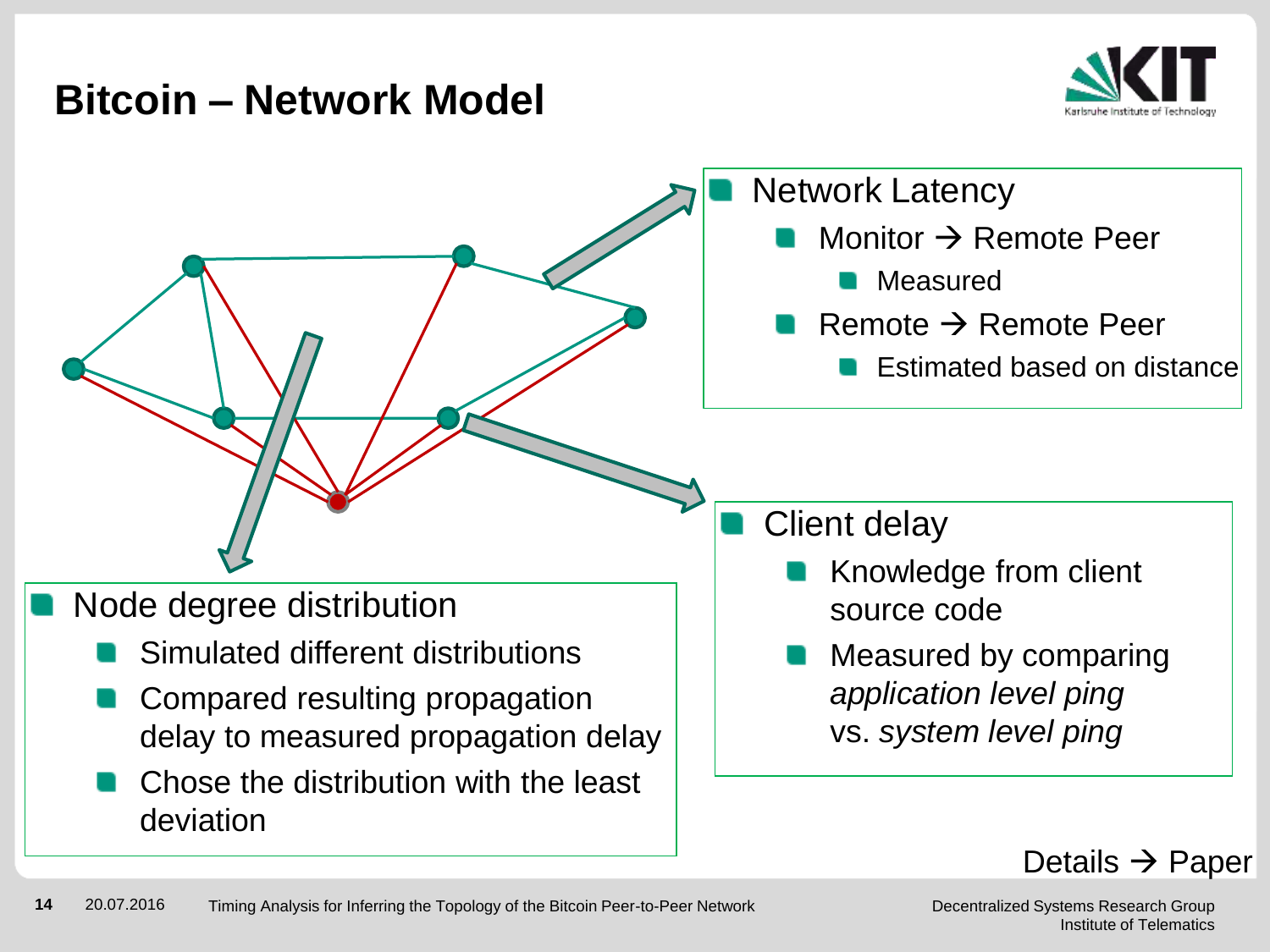## **Bitcoin – Ground Truth Validation**



- Best overall: 40% Recall, 40% Precision
- No further improvement after ~6 transactions
- Many reasons for "bad" detection possible (i.e., any bad estimation)
- Sensitivity can be chosen depending on analysis' goal
- Two remote network peers controlled by us
	- $\rightarrow$  known connections
- Each peer issued a number of transactions
- We monitored the information propagation and guessed the neighbors of our remote peers



Precision

Decentralized Systems Research Group Institute of Telematics

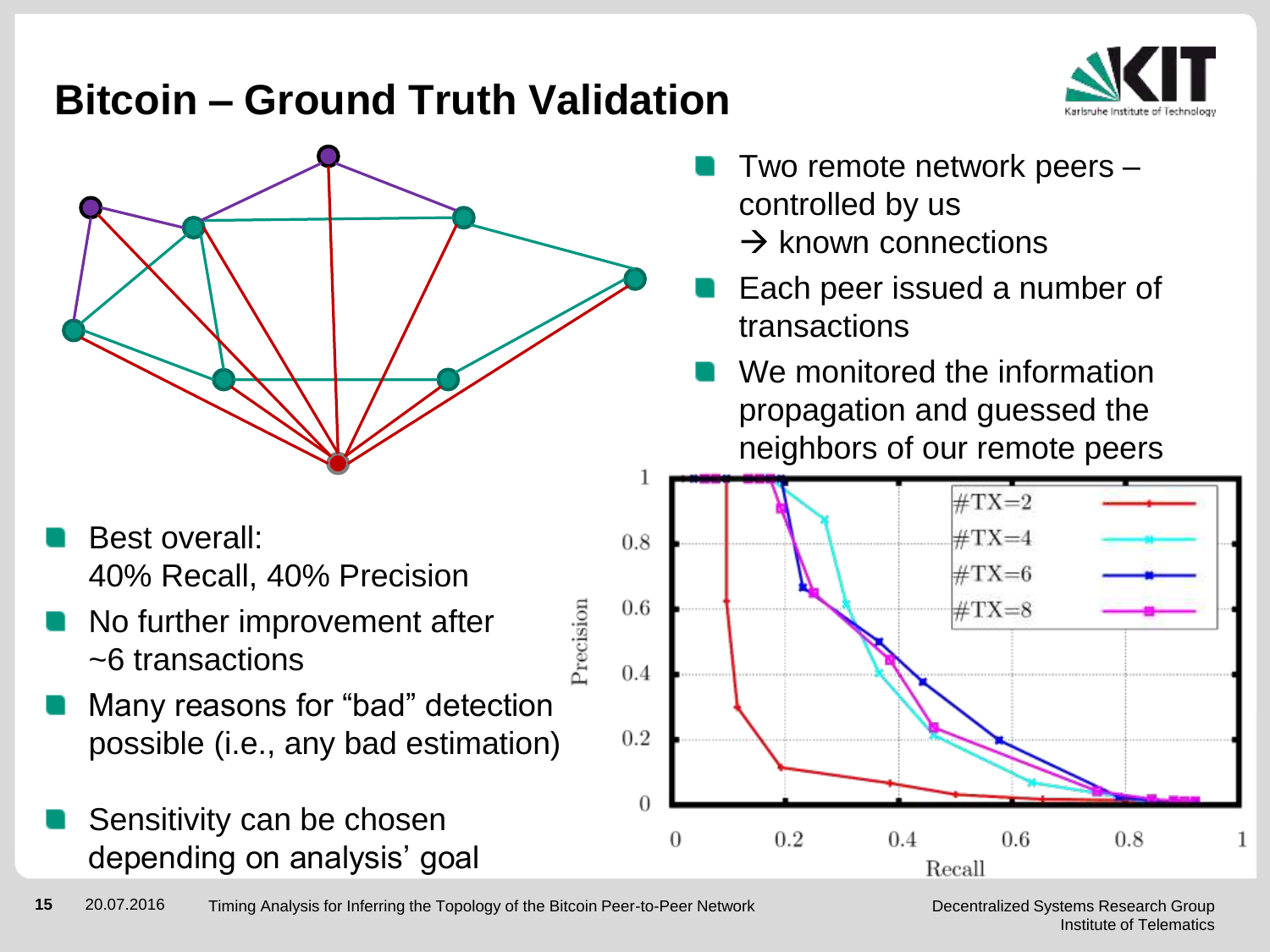## **Conclusion & Outlook**



- Timing analysis based on information inherent to flooding networks
- Trickling can help preventing timing analysis…
	- …but should be very carefully parameterized
- Real-World Evaluation in Bitcoin:
	- Timing analysis still works…
	- …but Precision & Recall are far from what is theoretically achievable

#### Outlook:

- Is further optimization for Timing Analysis in Bitcoin network possible?
- What is an optimal choice of countermeasures (and its parametrization)?
- How can gained information be "useful" except for *out of interest*
	- cf. Network Tomography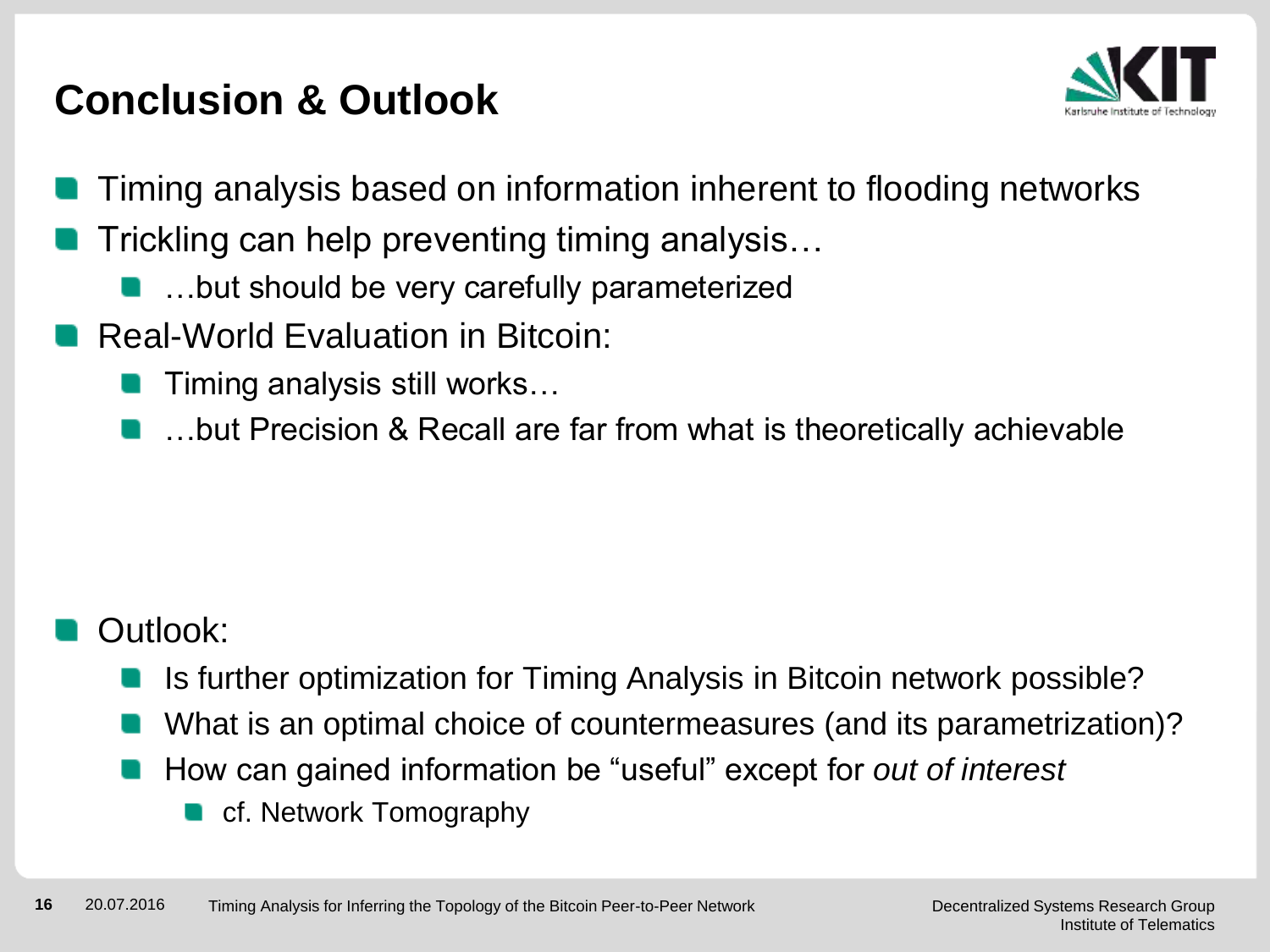## **Backup**

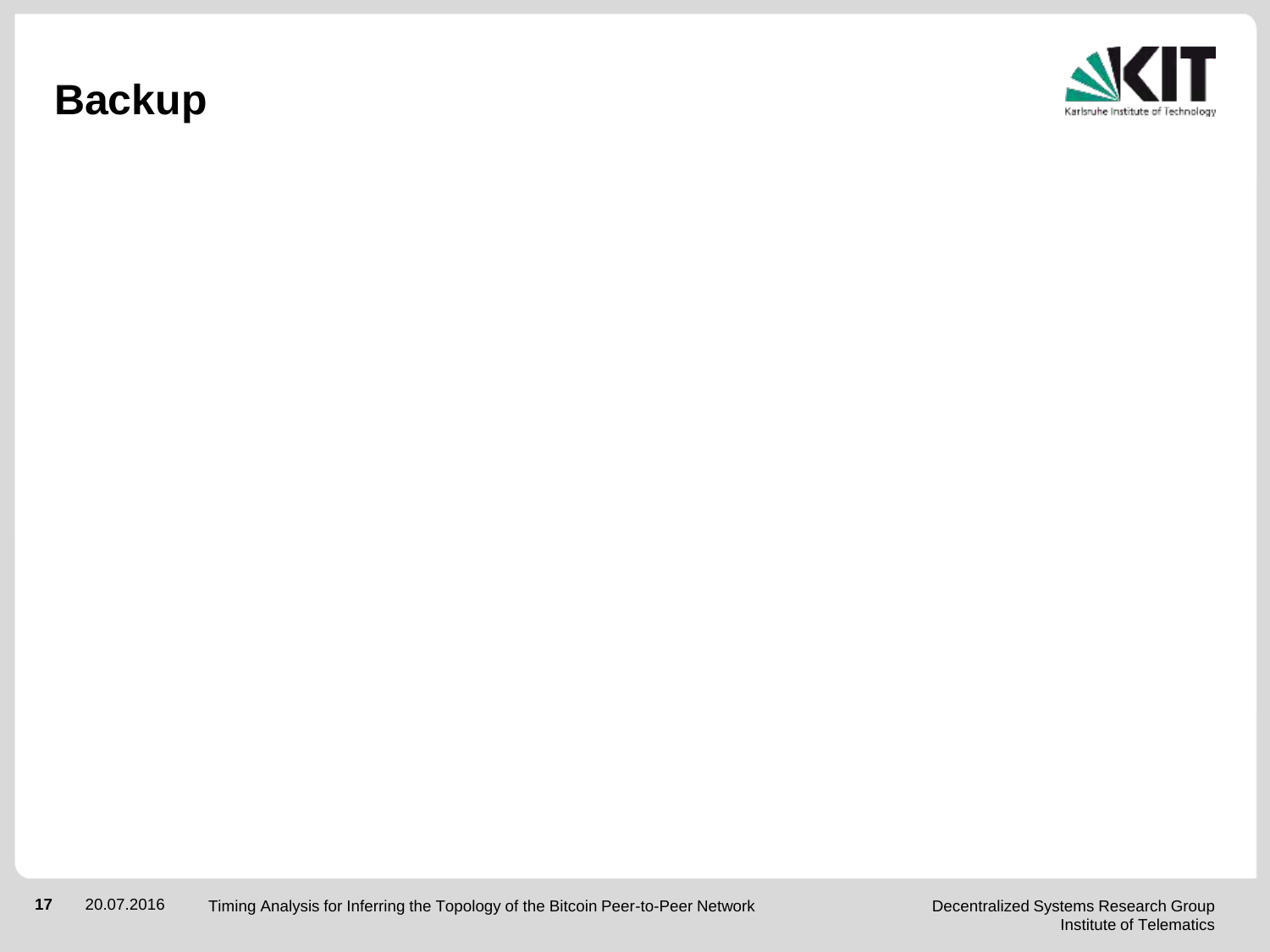





Fig. 8. Propagation Delay: Comparison of Model to Simulation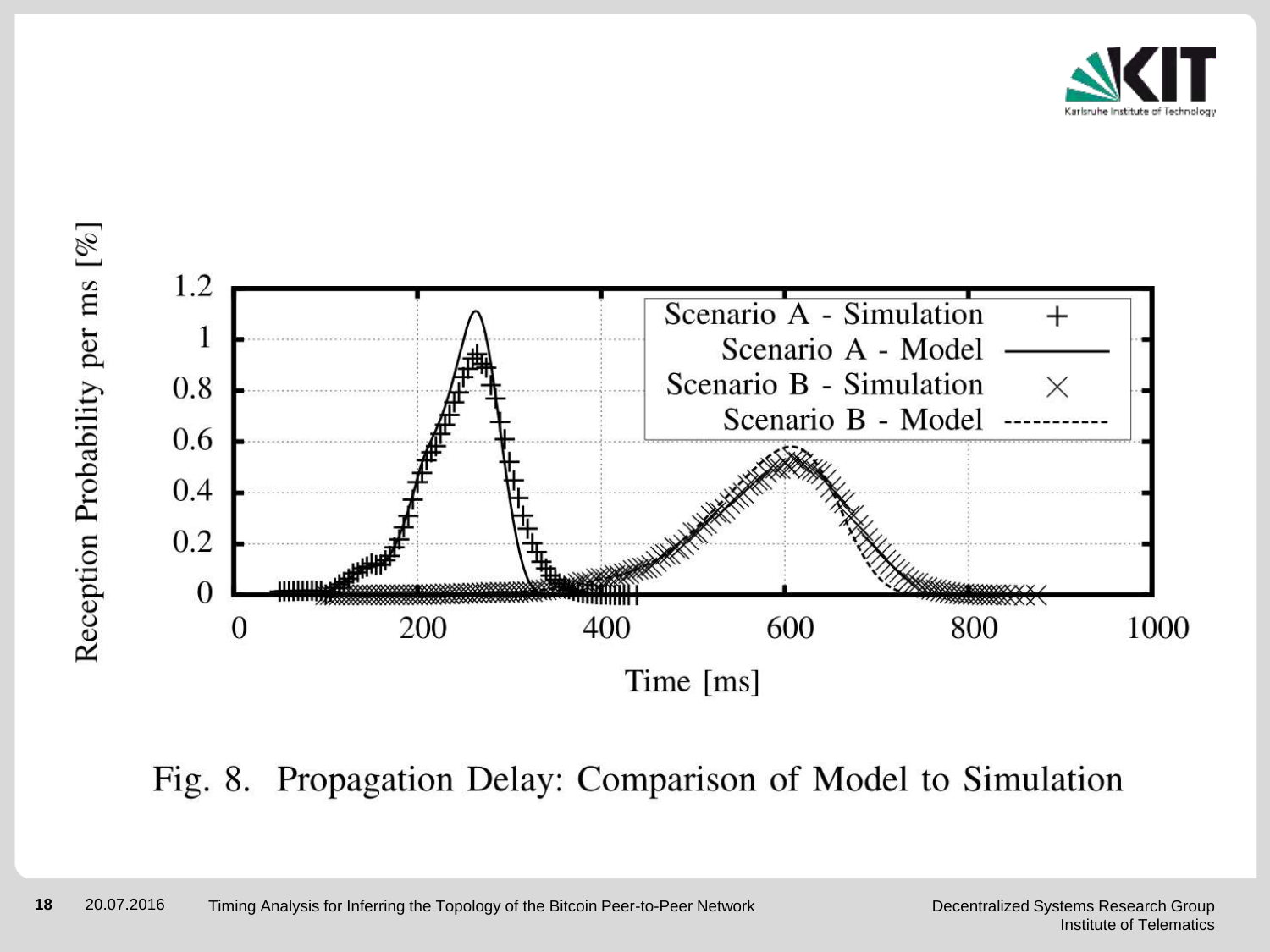



Fig. 6. Comparison between measured and simulated INV propagation delay as histogram data; limited to direct neighbors of originating peer (bottom) and for the complete network (top). Both networks parametrized with  $\gamma = -2.3$ . Normalization: shown values correspond to the creation of one transaction.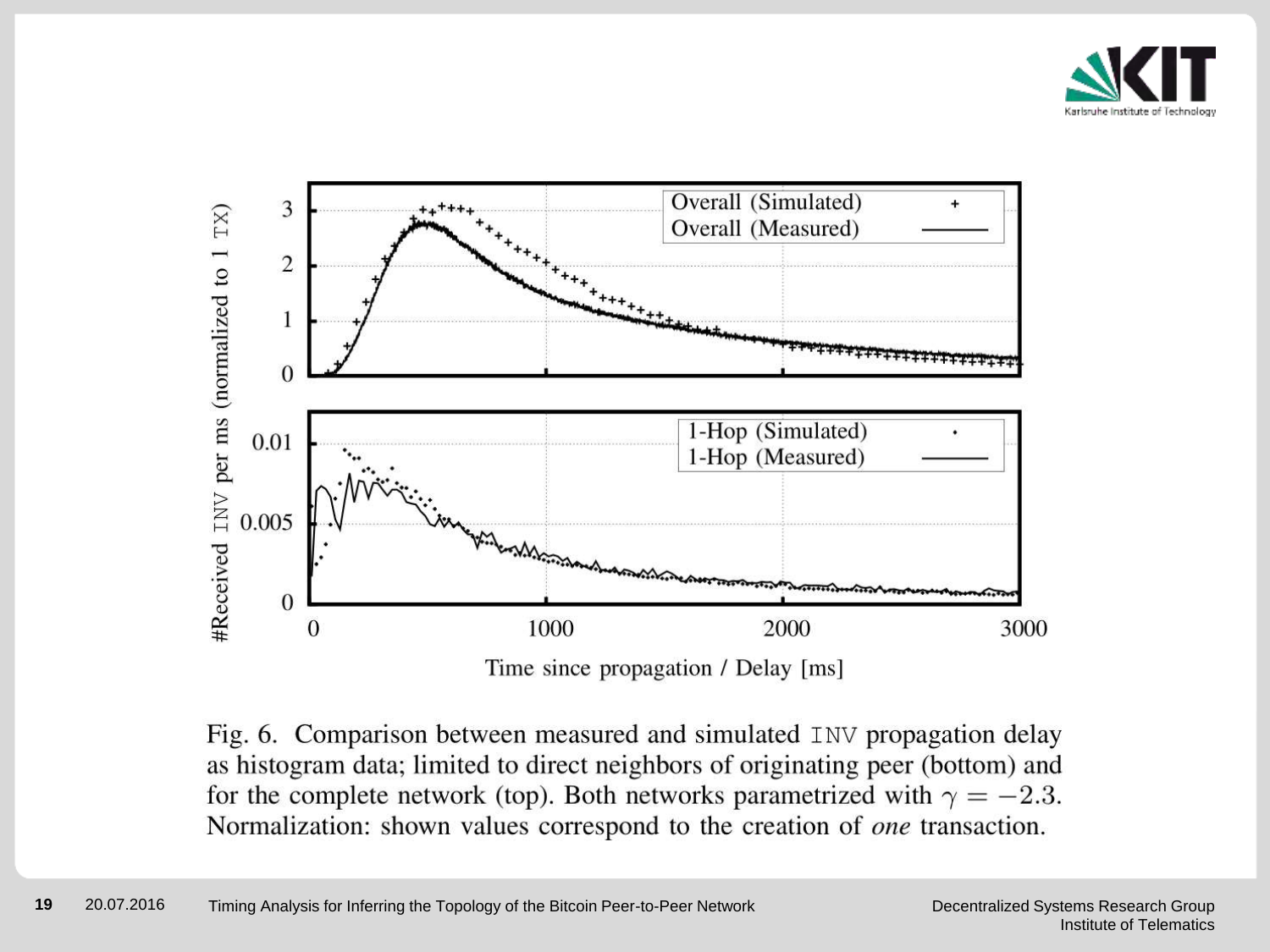



Fig. 5. Unintentional client delay for the bitcoin reference client version 0.10.2 and 0.11.2.